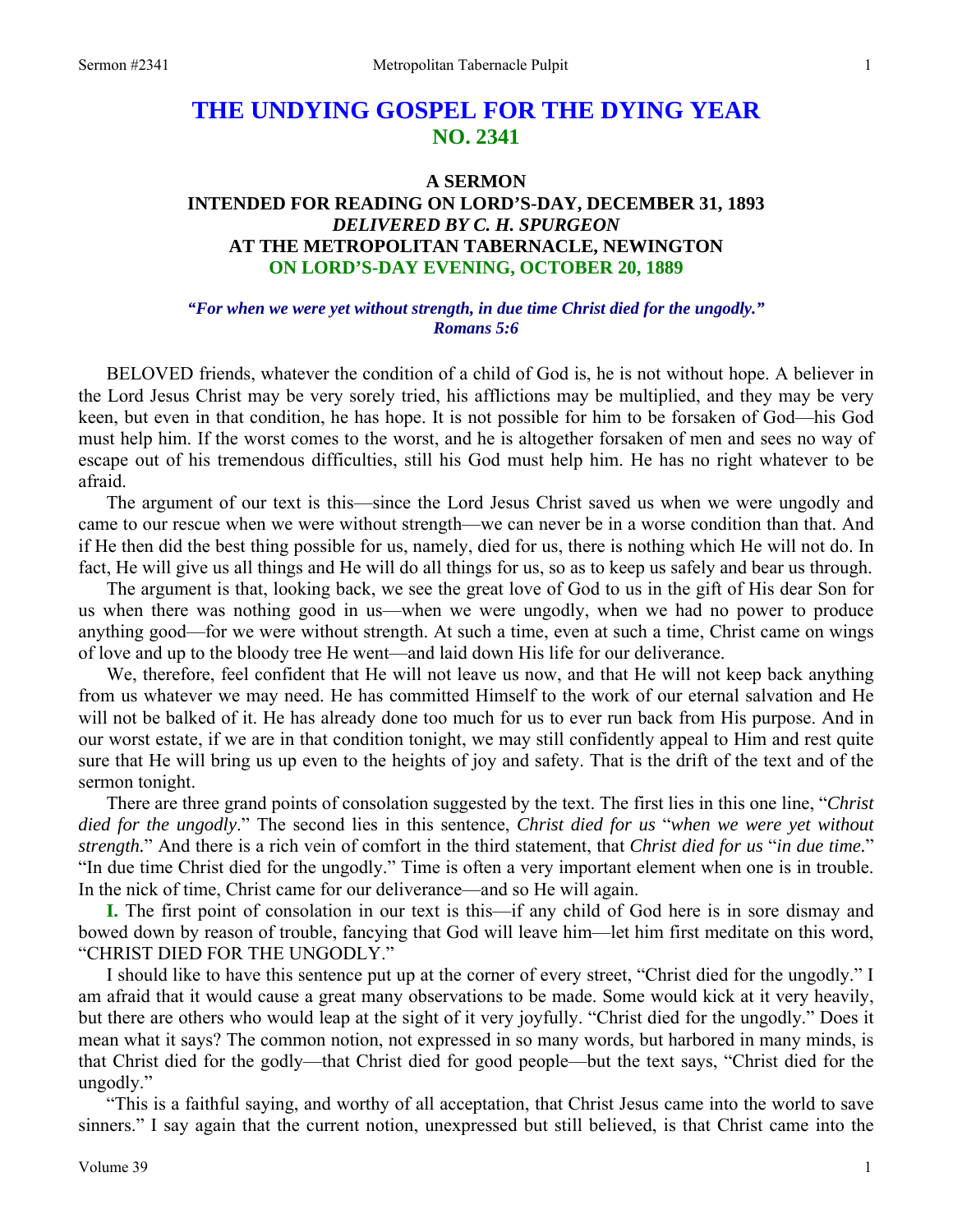world to save saints. This is not true. He came into the world to save sinners, or to come back to the very words of the text, "Christ died for the ungodly."

I remember reading of a young woman who had long been in great distress of conscience, and she found comfort from an utterance of Mr. Moody Stuart in prayer, when he quoted these words of my text, "Christ died for the ungodly." She had never caught at that idea before—she had always been trying to see something good in herself and she thought that if she could spy out some good thing in herself then she would know that Christ died for her. It was like a new revelation when she really understood that Jesus Christ came into the world to save sinners and that He "died for the ungodly."

Now this must be true, for Scripture puts it so plainly, "Christ died for the ungodly." It must be true for in the first place, *there was nobody else to die for but the ungodly*. In this same epistle, Paul says that all mankind, both Jews and Gentiles, are under sin, as it is written, "There is none righteous, no, not one: there is none that understandeth, there is none that seeketh after God. They are all gone out of the way, they are together become unprofitable; there is none that doeth good, no, not one."

So he sums us all up with his sweeping condemnation, "None righteous, no, not one." So that, if Christ had died for anybody, He must have died for the ungodly, since the whole human race has degenerated into that condition. And that is the state by nature of every man that is born of woman. Some are openly ungodly. Many are religiously ungodly, a very dangerous because very deceitful condition having the form of godliness, but denying the power thereof. This first point is clear, then—Christ must have died for the ungodly since there was nobody else for whom to die.

And next, *only the ungodly needed that He should die for them*. If you are godly, if you are good, if you have perfectly kept the law of God, what have you to do with Christ? You are saved already. In fact, you are not lost, and so you do not want any saving. If you have kept all the commandments from your youth up, you may well say, "What lack I yet?"

If you are so good that you could hardly be better, and have a most respectable robe of righteousness of your own in which to appear before God, I ask again, What have you to do with Christ? Why should He die for a man who has not any sins that need washing away? O you self-righteous, look to the sparks of your own fire, for Christ will kindle no fire for you!

O you who believe your own characters to be all that they should be, and who rest your hope on that fallacy, I say again, why should Christ come to be a Physician to those who are not sick? Why should He come to give alms to those who are not poor? Why should He lay down His life to bear the sins of those who have no sins? "Christ died for the ungodly" because nobody but the ungodly needed that He should die for them.

There is one point that we must mark, *Christ did die for the ungodly*. His form of death was just that which the ungodly deserved—He died by sentence of the law of God, He died nailed to a gibbet—He died the death of a felon with a thief on either side of Him. He died in the dark, crying, "My God, my God, why hast thou forsaken me?"

He died, not as one who had Himself sinned, but He died as sinners have to die, for He took upon Himself the sins of the ungodly. And being found standing in their place, He felt the scourge of God that should have fallen upon the ungodly. Scourge, did I say? He felt the sword of God that would have slain the ungodly, as it is written, "Awake, O sword, against my shepherd, and against the man that is my fellow, saith the LORD of hosts."

Christ really died for the ungodly. They tell us that He died to confirm His testimony, in which respect His death is no better than the death of any martyr who dies to confirm his testimony. But the text says, "Christ died for the ungodly." They say that He died as the completion of His life, which many a good man has done, and therein the cross has no pre-eminence. But the text says, "Christ died for the ungodly" and we shall stand to it that this is true.

"Who his own self bore our sins in his own body on the tree." "The chastisement of our peace was upon him, and with his stripes we are healed." They turn round and say, "That is your theory of the atonement." I beg your pardon—it is the atonement. It is not a theory at all and there is no other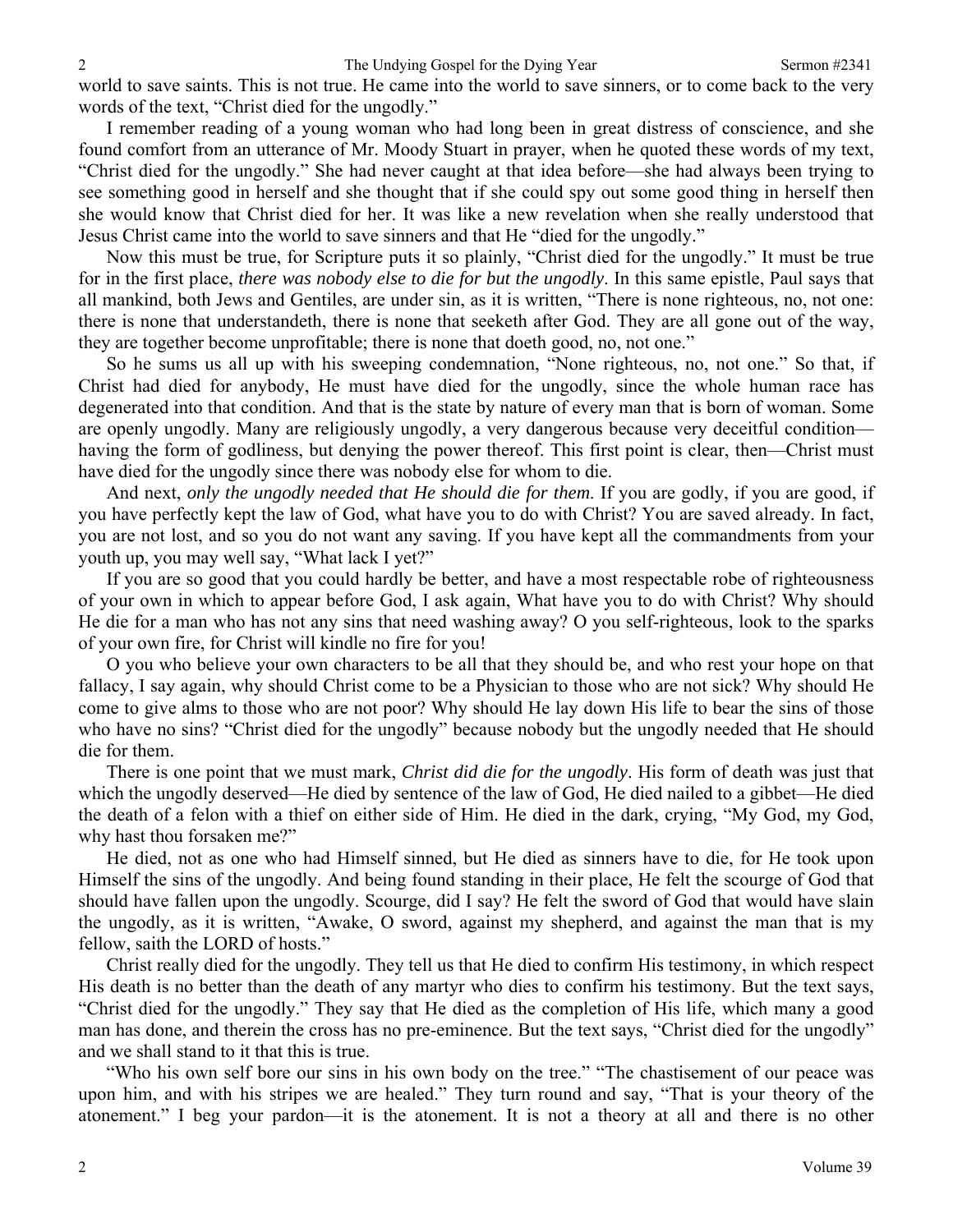atonement but the substitution of Christ in the room, and place, and stead of the ungodly. He died the Just for the unjust, that He might bring us to God.

This is the true and only doctrine of atonement—and he that receives it shall find comfort by it—but he that rejects it does so at peril of his own soul. "Christ died for the ungodly." I cannot speak plainer words than Paul, inspired by the Holy Ghost, has written. There let them stand, "Christ died for the ungodly."

Now then, I want you, who are the people of God, to pick up the argument out of this truth. If Christ did this crowning act of dying for the ungodly, do you think that He will ever cast away the man who has peace with God? Read the first verse again, "Therefore being justified by faith, we have peace with God through our Lord Jesus Christ."

Now, if He died for you when you had no peace with God, when, in fact, you had no God at all when you were ungodly, that is, not under the influence of God—when you were enemies to God by wicked works, if Christ died for you then, will He not save you now? If you feel within your heart tonight a sweet reconciliation to God your heavenly Father, then, whatever your trouble is, do not believe that God can leave you. Whatever the deep depression of your spirit, do not imagine that He can forsake you. He that died for you as ungodly will certainly save you now that you have peace with God through Him.

More than that, when you have read those words in the first verse, "We have peace with God through our Lord Jesus Christ," go on to the second verse, "By whom also we have access by faith." Why, you are one of those who can go to God when you will and speak with Him as a man speaks with his friend! By faith you are permitted to come to God in prayer, and in praise, and to walk with God in the light as He is in the light.

Come, beloved, if Christ died for you when you were dead, when you were ungodly, will He, can He leave you now that He has given you access to the Father by Himself? You come in and out of His house like a home-born son—and if He loved you so as to die for you when you were a stranger to God—do you think that He will leave you now that you have access to God through Him?

Go on a little farther and you find it written, "and rejoice in hope of the glory of God." A little while ago, you know, you had no hope of glory—you had no expectation of ever getting to heaven. Poor soul that you were, your glory was your shame. Your glory was worldly pleasure and worldly gain. But now you "rejoice in hope of the glory of God." God has given you that good hope through grace.

Sometimes, when it is fine weather with you, you climb to the top of Mount Clear, and looking toward the Celestial City, you can almost see the light of it. Sometimes, when the wind blows the right way, you have heard some stray notes from the harps of angels—and you have wished yourself among them. Some of you know that the hope of glory has often burned within your heart.

Well, then, beloved, if the Lord has given you that hope, can He disappoint it? If Christ died for you when you had no hope, when you did not want a hope, when you were ungodly—think of the weight of this argument to you who rejoice in hope of the glory of God. It is mightier than a thousand Nasmyth hammers, for it smashes every doubt to shivers. He that died for the ungodly will certainly save those who have a good hope of heaven.

Once more. You are, at this time, so far from being ungodly that the love of God is shed abroad in your heart by the Holy Ghost which is given unto you. You know that it is so—you feel that God loves you. If you do not feel it tonight, you have felt it. You have realized the love of God in your heart, as though a bottle of perfume of roses had been broken and the perfume had filled all your spirit.

You have said to yourself "Jesus loves me." You have been overjoyed with that thought and you have also said, "I know that I love Him." You have felt the goings forth of your spirit like the melting of the ice in the springtime. Every little brooklet that had been frozen up within your nature has leapt in gracious liberty beneath the sunlight of divine love. Well now, do you think that the Lord has ever taught you to love Him—and has shown you that He loves you—and yet will forsake you?

You say, "O sir, you do not know what my trial is!" No, I do not, but your heavenly Father does, and if He loved you when you were ungodly, will He cast you away now that He has shed His love abroad in your heart? "Oh, but I have lost the very staff of bread! I do not know how I am to get a living." No, but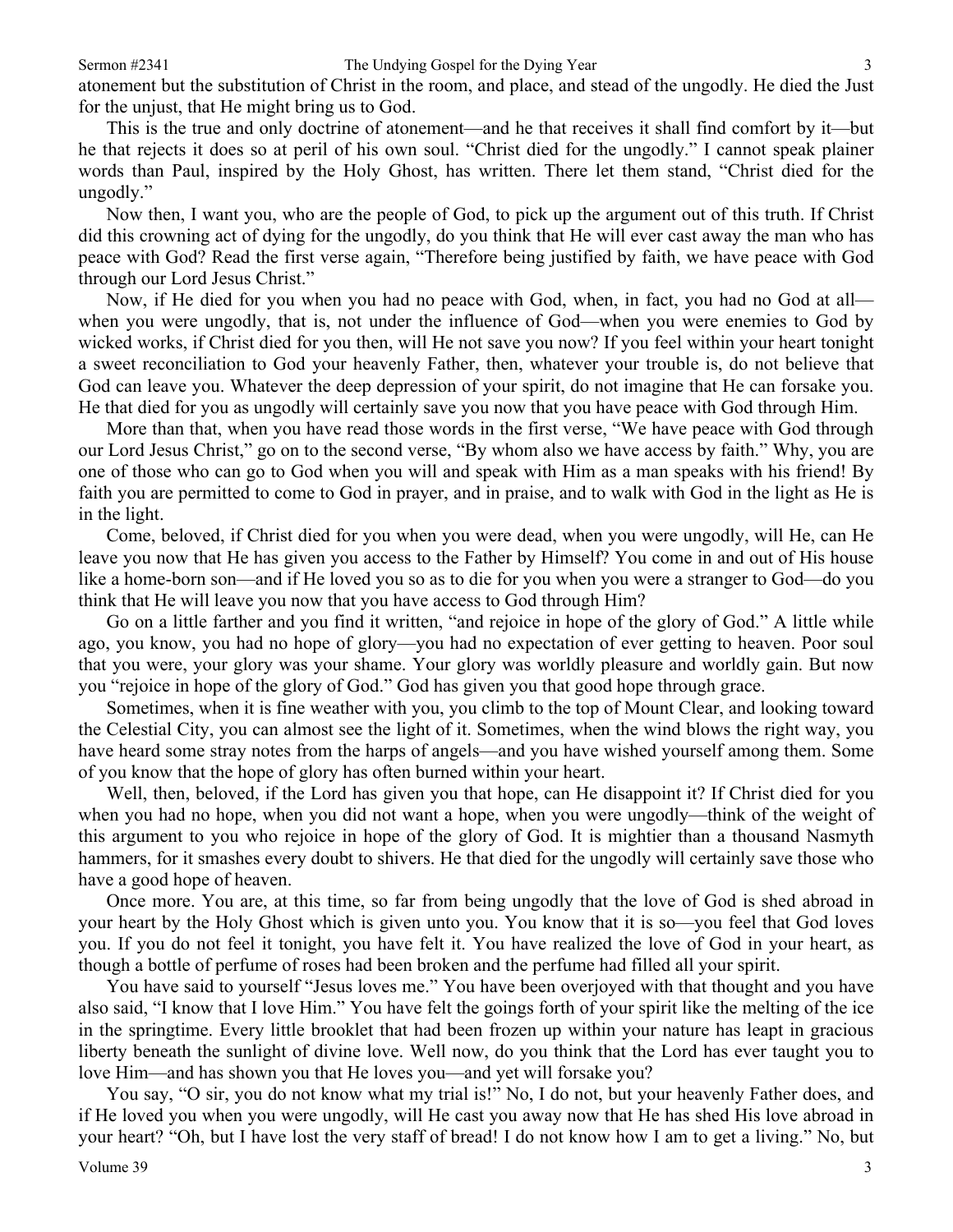you have the living God to depend upon and after giving His Son to save you, He will surely give you bread. He will not let you famish.

"Ah, but my dear sir, the beloved of my heart is laid low! There is in the cemetery the dearest object of my affection." Is it really so? I thought that He left the dead some time ago. I thought that the dearest object of your affection had gone up to the right hand of the Father. Is it not so? "Ah, that is not what I mean, sir! I mean that I have lost one whom I fondly loved."

I know that you have, but do you think that the Lord has turned against you because He has permitted this trial to come upon you? How can He ever desert those for whom He died? And if He died for them when they were ungodly, will He not live for them now that He has shed His love abroad in their hearts by the Holy Ghost?

I cannot work this out for you. I want you to go home and work it out for yourselves. If any of you are cast down, here is the first well of comfort whereat you may drink full draughts of divine consolation— "Christ died for the ungodly." Then He must help those who are trusting in Him.

**II.** Now we come to a second well, to see whether we can draw waters of comfort out of that also. According to our text, CHRIST DIED FOR US "WHEN WE WERE YET WITHOUT STRENGTH."

I must only say a word or two, here, because the time will not allow me to enlarge. First, *we were naturally in a lost condition through the fall*, when we were born into this world, and we lived in it for years "without strength" to do that which was right. When we began to wake up a little to thoughts of God and things divine, we heard the truth preached, but we were still without power of access even to the Gospel.

We were told to repent, but our hard heart would yield no waters of repentance. We were bidden to believe in Christ—the preacher might as well have commanded the dead to rise out of their graves. Christ was set before us in all His beauty, yet such was our blindness that we could not appreciate His loveliness. The bread of life was put on the table before us, but such was our obstinacy that we would not believe it to be bread and we would not eat of it. We were "without strength."

And further on, when the will came and the Lord began by His grace to work upon us, we had a will to repent, we had a will to believe, and we had a will to come to Christ—yet *we were without the graces which are now our strength*. I remember well the time when I had to say, "To will is present with me, but how to perform that which is good, I find not."

"I would, but cannot repent. I would, but cannot believe." A rock was in the heart—a stone was laid over the mouth of the well of consolation. We were "without strength." But when we were in that sad state, without one of the graces which are now our strength, without one of those holy fruits of the Spirit which are now the source of our consolation—even then, "when we were yet without strength," Christ died for us.

When every sinew was snapped, every bone broken, every power gone, life itself evaporated—for we were dead in trespasses and sins—even then Christ died for us. Well now, brethren, this is true—do you believe it? I want you to get the argument out of this truth, for it is this—if the Lord Jesus loved us enough to die for us when we had no strength whatever, then He will certainly save us now that He has given us strength.

Just look and see what kind of strength He has given us. According to the context, He has given us peace. What strength is theirs who have peace with God! I can do all things when I know that God is on my side. Well, has He given me the strength that comes out of confidence in Him, and perfect reconciliation with Him—and will He now let me be destroyed by the enemy? It cannot be.

In addition to peace, He has given us access to Himself. What a strength there is in being able to go to God in prayer! By faith, we can go to God whenever we are in need. And am I able to go to my heavenly Father and tell Him all my trouble and cast my burden upon Him—and did His dear Son die for me when I was without strength and will He leave me now that I can go to Him in prayer? O beloved, it is impossible! I cannot imagine His turning against us.

Moreover, according to the third verse, He has now given us patience. We have had a deal of trouble, but it has worked patience. The Lord knows that at one time you had no patience at all. You used, like a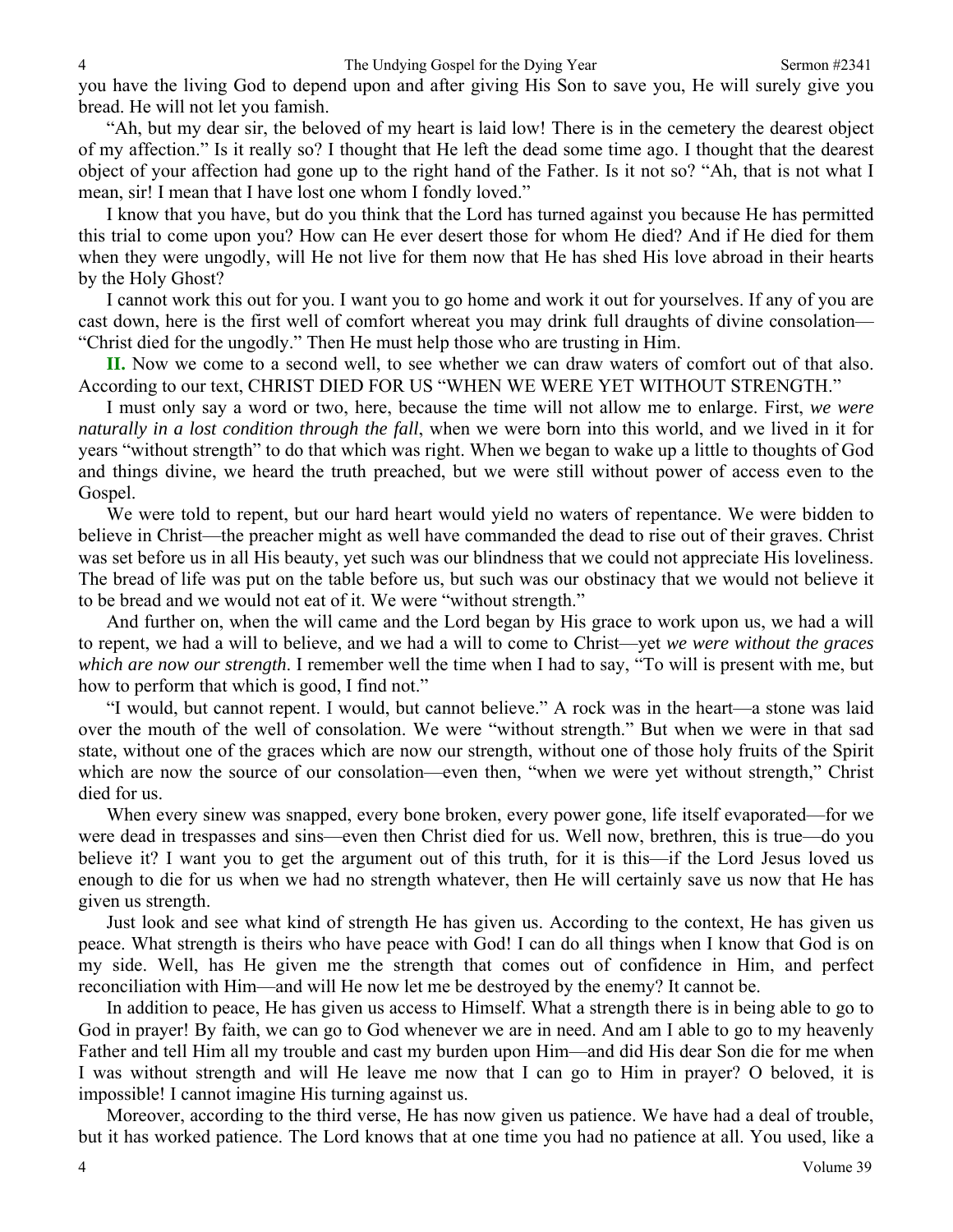#### Sermon #2341 The Undying Gospel for the Dying Year 5

bullock unaccustomed to the yoke, kick every time He struck you, but now you often hold your tongue and quietly endure His chastening rod. Patience is a great strength to a man, or a woman, either—if you can be patient, you are strong. Well now, if Christ loved you so as to buy you with His blood when you were impatient, has He given you this strength to be patient under His hand, and do you think that He will destroy you?

And in addition to patience, He has given you a good deal of experience. I speak to ever so many of God's people here who are experienced Christians. You have gone up hill and down dale, you have tried and proved the faithfulness of God—you have known by experience your own weakness and your own folly—but you also know God's faithfulness and God's strength.

Do you think that the Lord has given you all this experience and then that He means to play the fool with you? Do you think that He gives and takes away, again, like little children in their play? What? Has He put you through all these paces and drilled you in this style and is He now going to drum you out of the army? No, no. Believe nothing of the kind. He that has given you patience and experience will keep you to the end.

And then, in addition to that, He has given you hope, for patience works experience and experience, hope. A hope that makes not ashamed. Has God really given you a hope? "Oh!" says one, "it is sometimes a very poor hope." Yes, but is it hope in Christ? Do you hope in His mercy? Then remember this text, "The LORD taketh pleasure in them that fear him, in those that hope in his mercy."

The smallest hope, if it comes from God, tremble as it may, is better than the proudest presumption that ever came from self-righteousness. If the Lord Jesus has given you a hope in His blood, a hope in His intercession, a hope in His eternal faithfulness, ah, believe me, if He loved you when you had no hope, He will never cast you away now that you have a hope that He has Himself given you!

Only once more upon this point. We read in the fifth verse of the "Holy Ghost which is given unto us." Now listen. If, when we were yet without strength, Christ died for us, will He not save us now that He has given us the Holy Ghost? Think of it, Christian. The Holy Ghost has come to live in you. Poor and despised, or illiterate and unknown, yet within you dwells the Spirit of God.

That body of yours is a temple—that is God's Word, not mine—"Know ye not that your body is the temple of the Holy Ghost which is in you?" Well now, if Christ bought you with His blood when you were no temple, but were a defiled place—I know not to what vile thing to liken you—will He let you be broken down now that He has made you a temple and the Holy Ghost has come to dwell in you?

I know that I must be speaking to somebody tonight in great trouble. I am sure that I am, I have it upon my soul that I am addressing some true child of God who is at his wits' end, driven to the utmost extremity of sorrow. Dear friend, believe in your God. Let not a doubt come in about Him. The Son of God died for you upon the cross when you were ungodly and without strength—and He cannot, must not, shall not, be suspected of any wish to cast you off, or of any possibility of change in His love to you.

My brother, I would say to you, in your trouble tonight, what Hopeful said to Christian when He was in the death-river and cried out, "I sink in deep waters." Hopeful said to him, "Be of good cheer, my brother, I feel the bottom, and it is good." So I feel the bottom, tonight, my brother, even if you do not—it is a good bottom and you will never be swept away from it if you are trusting in Jesus.

He that brought you into the water, if He makes the tide rise up to your chin, will teach you to swim. When you cannot walk any further, you shall find waters to swim in and there is no water so deep that the child of God can drown in it. You may go as low as the grave, but you will never go any lower. "Underneath are the everlasting arms." There is always One who is ready to catch you when you are at your very worst as to circumstances and trials. Wherefore, be of good cheer. Magnify God in the fire, and rest assured that He who gave Himself up to die for you, will never lose you, but will keep you even to the end.

Now I come to the last point, which is also full of consolation. I think that I heard someone heave a deep sigh and say, "Ah! It may be as you say, it may be all true, and I trust that it is, but I am in such trouble that if I do not get help directly, I shall be done for. I have, to cry, 'Make haste, O God, make haste for my help!' I want a God who can do what David's God did when 'He rode upon a cherub, and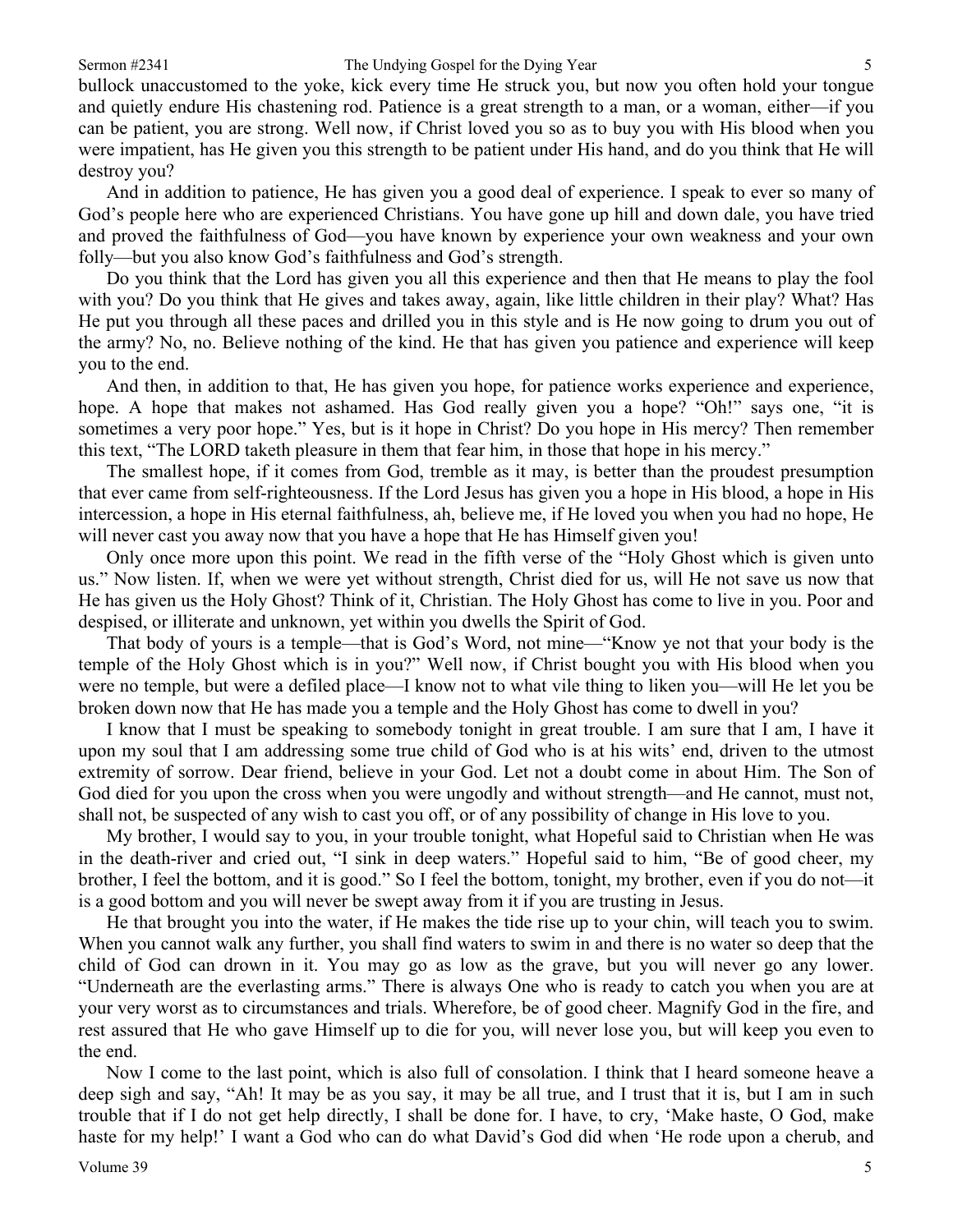did fly: yea, he did fly upon the wings of the wind.'" That is the kind of God that you want, yes, and that is the kind of God that you have. He will come flying to your deliverance, as I will now try to show you.

**III.** Here is the third well of consolation, CHRIST DIED FOR US IN DUE TIME—"In due time Christ died for the ungodly."

I cannot tell you how much marrow I have found in this bone, "In due time Christ died for the ungodly." The teaching of this verse seems to be something like this. It means, first, that *Christ died for us when justice required His death*. Suppose that I owe a debt? I am thankful that I do not, but suppose that I did owe a very heavy debt and that it had to be paid, say, on Tuesday morning, and there is a friend who has undertaken to pay it for me.

The bill is due at twelve o'clock and he says that he will pay it for me. Now suppose that my friend goes in on Wednesday morning and pays the amount. It is very good of him, but still, you see, I lose my reputation for discharging my liabilities "in due time." I did not meet the bill on Tuesday at twelve. True, there are only four-and-twenty hours lost, but still, I am not the man that I was in the trade I follow—I have been a defaulter.

Now, I like to think of this fact, that I, a poor sinner, over head and ears in debt to God's justice, have not only paid Him through my great Surety, but I have paid Him to the minute. "In due time" my Surety came and discharged my debt for me. "In due time Christ died for the ungodly."

This verse also means that *Christ died in due time as to every believer*. In God's Book of Remembrance there is no claim for demurrage or delay against any believing sinner. There is no note there saying, "This sinner's Surety died after time." No, but when justice demanded the debt, justice received full payment from that dear hand that was nailed to the cross for me.

"In due time Christ died for the ungodly." It was the time appointed in the eternal decree, it was the time arranged in the everlasting counsels of grace—and Christ was there to the tick of the clock. He went up to the tree on the day when it was agreed that He should finish transgression and make an end of sin and bring in everlasting righteousness. He made atonement—He died for the ungodly, "in due time."

Well, now, do you see what I am driving at with you? You want help, you say, you want deliverance. Very well. The greatest help that you ever did want was for someone to stand and be a Daysman for you—and to pay your debts to infinite justice, and your Lord did it—and did it at the nick of time. "In due time." Will He not, therefore deliver, you in due time?

Besides, He has given you patience—"Tribulation worketh patience." He will help you before you have done with your patience. "I cannot hold out much longer," says one. You shall not have any need to hold out much longer. The Lord is on the way to deliver you and before your stock of grace-wrought patience shall quite have run out, He will come to you.

Read the next word—"And patience, experience." Your experience, as long as ever it will profit you, will be painful. But when it is no longer an experience that will do you good, it will not be painful. Remember how Paul writes in this same epistle, "We know that all things work together for good to them that love God, to them who are the called according to his purpose." And if He has called you, He will let you suffer as long as the experience of the suffering will work for your good, but no longer. In due time He will bring you out of that trying experience.

And He will bring you out before your hope gets to be ashamed. Read those words again—"And experience, hope: and hope maketh not ashamed." The Lord will not let your trouble go so far that you will have to say, "I was deceived. I must give up being a Christian." God will not leave you in the hour of need. He will help you in due time, before your expiring hope quite gives up the ghost. Be of good courage about that.

And He will come and help you while yet your love remains. Did I not hear you say, "Though He slay me, yet will I trust in Him. He may flog me, but I am still His child, and I love Him, and I will kiss His hand, and His rod, too"? Well, well, if that is your language, He must come to help you in due time. He must deliver you before that love is driven out of your heart.

Yes, and let me say that while you are now without strength, He who died for you while you were without strength in the fullest sense, will come and help you. I thank God, tonight, as I have done many a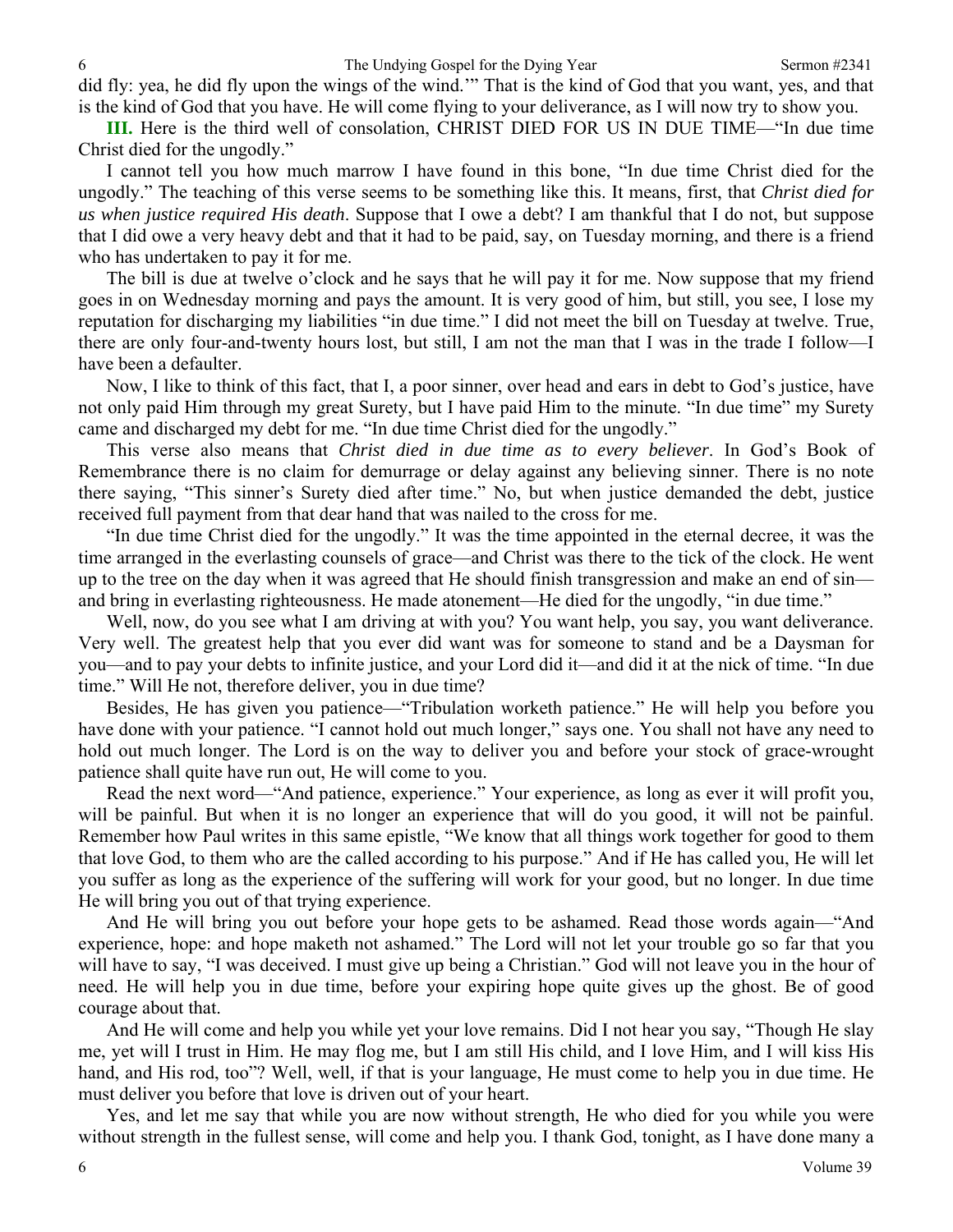time before for being brought into great straits. Sometimes it has been very plain sailing for years. I remember once saying to myself, "Well, in former days, in the great needs for the College and the Orphanage, I have experienced wonderful miracles of deliverance. Then I seemed to step, like a giant, from the top of one mountain to another, right over the valleys. And now I go along the valleys gently and simply." I have half wished to see another lofty mountain and another yawning chasm open, that I might see what God would do—*and I have had them*!

During the last two years, though I have said little about them, I have had many a crevasse open up before me. The ice has seemed to split asunder and I have looked down into the blue depths. But I have gone on just as steadily, and God has made the way just as easy as if my path had all been as smooth as a lawn after the garden roller had been over it.

It is a glorious thing to have a big trouble, a great Atlantic billow that takes you off your feet and sweeps you right out to sea—and lets you sink down into the depths, into old ocean's lowest caverns, till you get to the foundations of the mountains—and there see God and then come up again to tell what a great God He is and how graciously He delivers His people. He will deliver you, He must deliver you. The argument of the text is this, "In due time Christ died for the ungodly," therefore in due time He must help the godly.

Now I finish with two observations. First, the Gospel of sinners is the comfort of saints. If ever you saints want a bit of real comfort, you must just go to God as sinners. I do not think that there is anything better or wiser, whenever you really need to be solidly cheered, than to begin again where you began at first.

When the devil says to me, "You are no saint," I say to him, "Nor are you, either." "Ah!" says he, "You are a deceiver," and I reply, "And so are you." "Ah!" says he, "But you are mistaken, your experience has been a delusion, you are no child of God." "What am I, then? Tell me, if you know so much about me." "You are a sinner," says he. "All right, Satan! I thank you for that word, for Jesus Christ came into the world to save sinners." So I begin again—and if you begin again like that, you will very often find that this is a short cut to comfort. If it comes to a question between the devil and you whether you are a saint or not, you will have a hard battle to fight, let me tell you.

One of you may say, "I know that I am a saint." Well, well, well, "let another man praise thee, and not thine own mouth; a stranger, and not thine own lips." "Oh! but I know," says one. Very well, go on knowing it, but if the devil once gets you in the sieve in which he had Peter, I question whether you will know your head from your heels. Under a strong temptation, you will very soon begin almost to doubt your own existence. Instead of arguing the question of your saintship with Satan, who is an old lawyer and knows many things that you do not know, you had better say, "Whether I am a saint or not, I am not going to dispute. But I am a sinner and Jesus Christ came into the world to save sinners."

Believer, when you were a boy, you used to drink at a certain old well. How cold the water was, how refreshing! When you feel very thirsty and the pumps are dry, go back to the old well, and got a draught of the living water there. I find that I have to do that every now and then. While I thank God for present enjoyments and sweet experiences of communion with Himself, I like to go back to the old well and just drink as I drank at the first.

I remember how I did drink the first time from that well, "Look unto me, and be ye saved, all ye ends of the earth." I think I drank so much that time that I was like behemoth, who trusts that he can draw up Jordan into his mouth. There was much in that text, but there was none too much for me, and I seemed to drink it all in.

I recommend you to do the same—take a great draught of the grace of God tonight, thirsty child of God! Stoop down, with your mouth right over the well, for the living water comes springing straight up to your lips. And then drink as a cow drinks in the summertime, all that you can take in—and go on your way rejoicing.

The Gospel of sinners is the comfort of saints. That is one observation, and the other is this—the comfort of saints is the Gospel of sinners, for if the Lord has done great things for any one of His people, what reason is there, poor sinner, why He should not do the same for you? If the Lord Jesus Christ has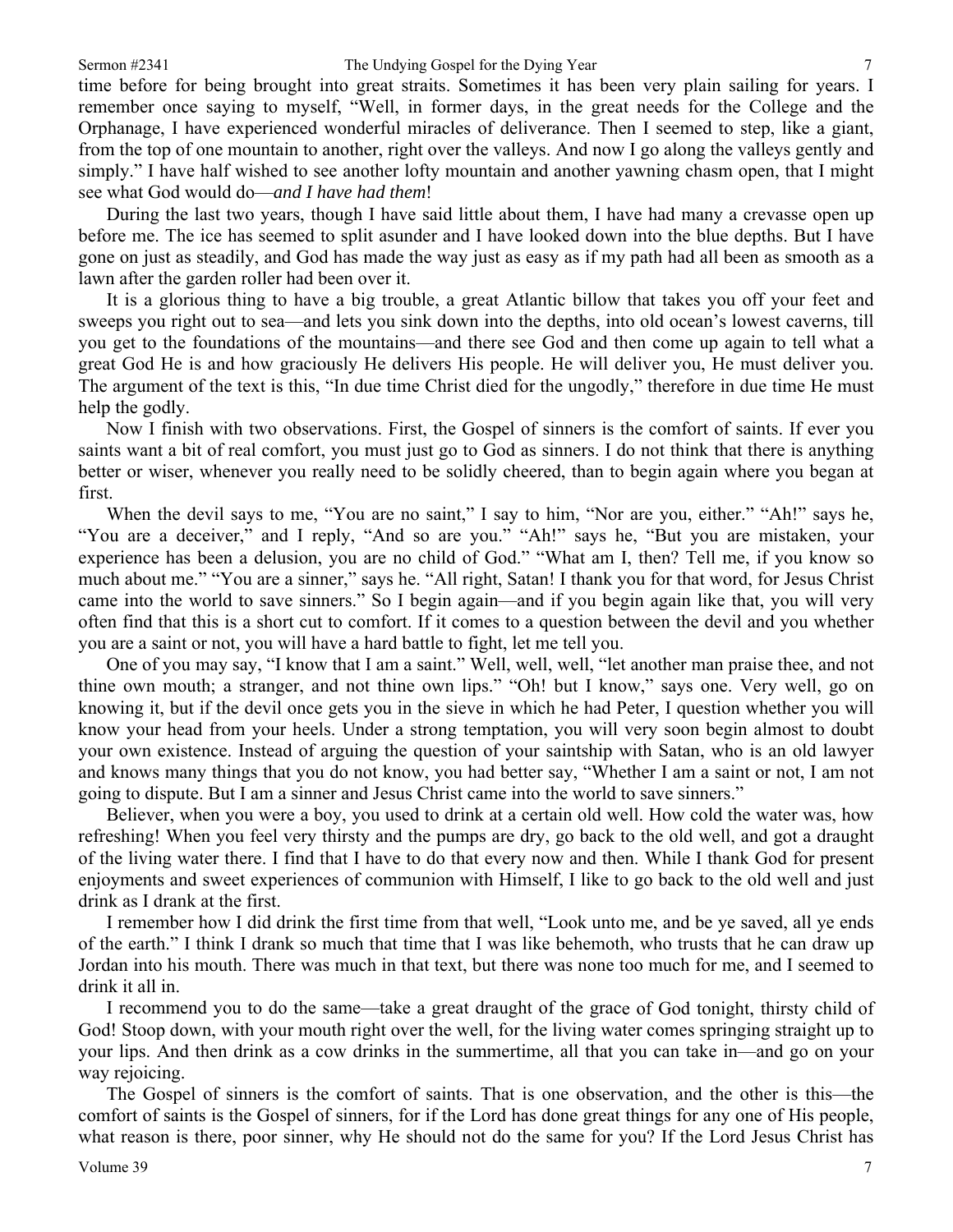8 Sermon #2341

loved John Smith, why should He not love Mary Smith. And if the Lord Jesus Christ has saved Tom Jones, why should He not save Harry Jones?

I mean that since He does not love because of any worthiness in us, but simply because He wills to love us, as it is written, "I will have mercy on whom I will have mercy, and I will have compassion on whom I will have compassion," then you may come, you guilty ones, to this Sovereign Dispenser of undeserved mercy and touch the silver scepter of His grace and be saved tonight!

May His sweet Spirit bring you! Do not let any of us raise a question about whether we are saints or sinners, but let us all come together—let us come *en masse* to the cross, let the whole of us fly to Calvary now and stand and look up to Him, the eternal Son of God, bleeding and dying on the tree, and let us all believe now that He can, that He will, that He does save, nay, that He has saved our souls.

God grant us grace to do it, for His dear name's sake! Amen.

### **EXPOSITION BY C. H. SPURGEON**

#### *ROMANS 5*

#### **Verse 1***. Therefore being justified by faith, we have peace with, God—*

It is a matter of present possession, and present enjoyment. Whatever tribulation there may be in the world, "we have peace with God." Blessed be God for that glorious fact! We may not have peace with all men, though we would seek to have that, but "we have peace with God."

**1***-***2***. Through our Lord Jesus Christ: by whom also we have access by faith into this grace wherein we stand, and rejoice in hope of the glory of God.*

So we ascend this golden ladder, from faith to peace, from peace to access with God, and from this to joy by the way of hope. Happy people, who know this blessed way of climbing out of the sorrows of the present into the glory that shall be revealed!

**3***. And not only so, but we glory in tribulations also:*

Present trials even become subjects for thanksgiving. Surely, they have lost their sting when patience accepts them and faith rejoices in them.

**3***-***5***. Knowing that tribulation worketh patience; and patience, and experience, hope: and hope maketh, not ashamed; because the love of God is shed abroad in our hearts by the Holy Ghost which is given unto us.*

Like a sweet perfume, which enters every room, and fills every nook and cranny in the house, so does the delightful love of God fill the entire soul when, by the Holy Ghost, it is shed abroad in the heart. Beloved, may you feel that blessed influence this evening! This next verse may help us to love God and to feel the love of God shed abroad in our hearts.

**6***. For when we were yet without strength, in due time Christ died for the ungodly.*

He did not regard us as saints, but as actually ungodly, when He died for our redemption. It was not man's righteousness that brought Christ from heaven, but man's sin, and the infinite pity of God.

**7***. For scarcely for a righteous man will one die:*

Though he were as just as Aristides, though he were renowned for justice, nobody would die for him. There is no such attraction in the virtue as would win anyone's love, so as to die for the man who displays it.

**7***. Yet peradventure for a good man some would even dare to die.*

For a benevolent, large-hearted, kindly-disposed man some might dare to die. Such a thing is not likely, but it is possible.

**8***. But God commendeth his love toward us, in that, while we were yet sinners, Christ died for us.*

We were without any attraction, without any righteousness, without any goodness, yet Christ loved us. Out of the graciousness of His own heart he loved us, according to that text, "I will love them freely."

**9***. Much more then,*